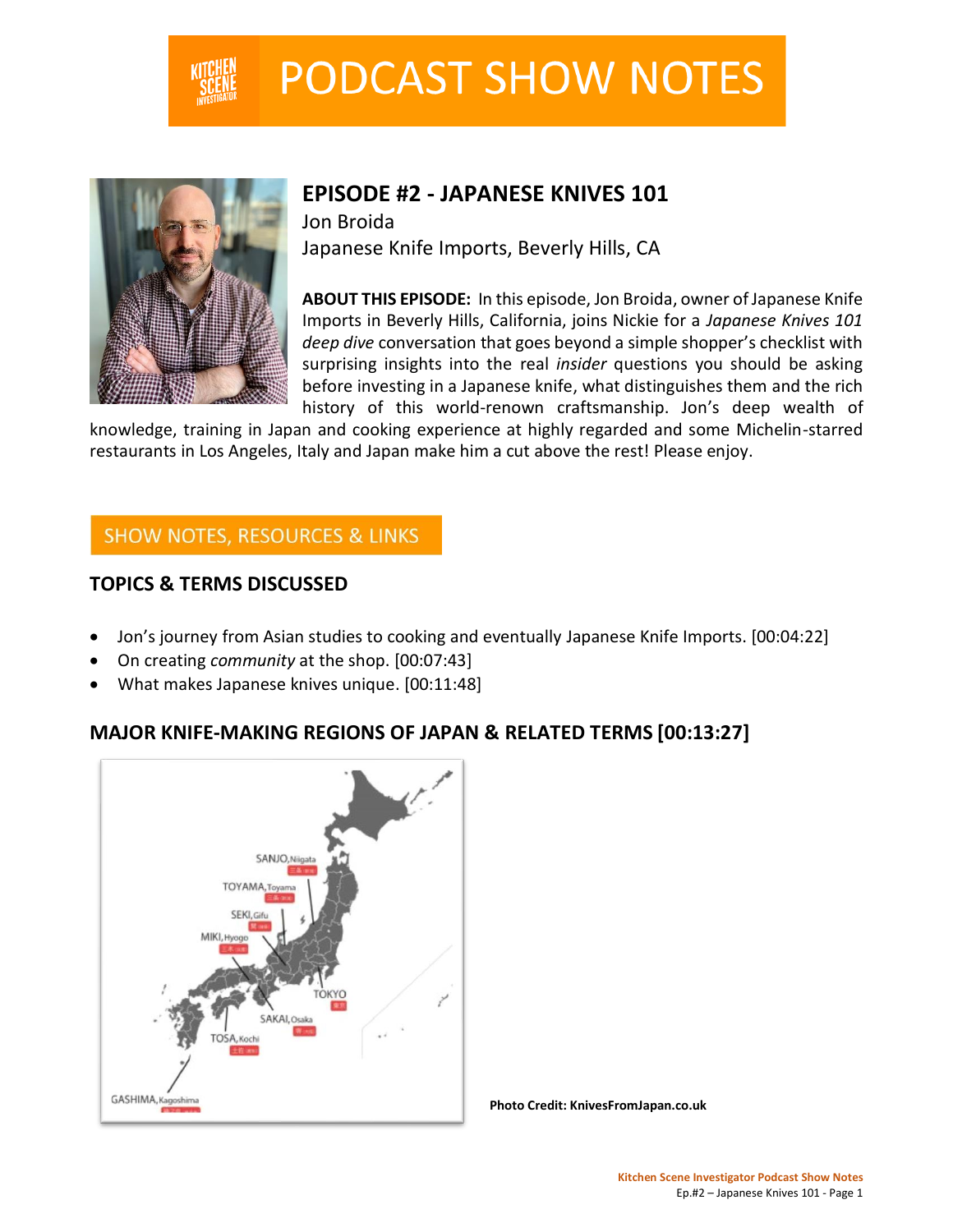## **REGION: SEKI (SEKI, GIFU) [00:13:38]**

Seki has a history in sword making but in a much more commercial sense. So, what they are able to do in Seki is produce in larger quantities and a little bit more effectively. In Seki they have a separation of work, where there's high specialization in certain areas. [00:13:45]

**Affordable knives** because of economies of scale.

**Shun, Miyabi, and MAC brands** are popular from this region.

### **REGION: SAKAI (Sakai, Osaka) [00:15:22]**

- In Sakai things are produced predominantly by hand in painstaking labor-intensive processes. [00:15:36]
- **Bungyo system** is the separation and specialization of craftsmen (mostly in Sakai, but also kind of in Seki). This means that blacksmiths forge, but don't sharpen. Sharpeners sharpen, but don't forge, etc. [00:15:45]
- **Hatsuke** is the technical name for the sharpeners/grinders/polishers. For example, you can say something like hide-san was the *hatsuke* we used. He runs a *hatsuke-ya* (sharpening shop). Sharpening in this case is more about making knives than just sharpening and polishing. [00:16:06]
- **Tonya system** are the wholesalers, who, in Sakai, arrange which blacksmith, sharpener, handle maker, etc. to use when creating knives. They also wholesale and retail their knives, and are often responsible for the creation of the brands we know. [00:16:33]
- **Ashi Hamono** is the company who makes the store's *Gesshin Ginga* series. They are unique in that they do the entire making process in house, despite being in Sakai. [00:17:20]
- **Ginga Series (Gesshin Ginga series)** are the knives made by Ashi Hamono. [00:17:22]
- **Kataba knives or Kataba Bocho** are single bevel knives. [00:17:36]
- **Kaiseki** is the term for Japanese multi-course fine dining. [00:17:52]
- **Deba** is a single-bevel, fish butchery knife. [00:18:22]
- **Gyuto** is the Japanese equivalent of a chef's knife (*wa-gyuto* has a Japanese style handle… *yogyuto* has a western handle). [00:18:57]

## **REGION: SANJO (TSUBAME/SANJO, NIIGATA) [00:19:23]**

- In **Sanjo**, they do a lot more handmade goods. And unlike Sakai, where there's a separation of a blacksmith and a sharpener, people do everything all in-house in one place in Sanjo. [00:19:42]
- **Tojiro** is a brand of knives that is well known as a great workhorse series. [00:20:26]
- **Tojiro DP** is the series of knives from the **Tojiro brand** that **Jon thinks make great first Japanese** knives (not something Japanese Knife Imports sells though). [00:20:44]

#### **REGION: ECHIZEN/TAKEFU (TAKEFU, NIIGATA) [00:22:43]**

- **Echizen region** fits kind of smack dab in the middle where they're producing things in higher quantities and they automate certain parts of the process. [00:22:56]
- **Rikizai** means relaminated steel. [00:23:04]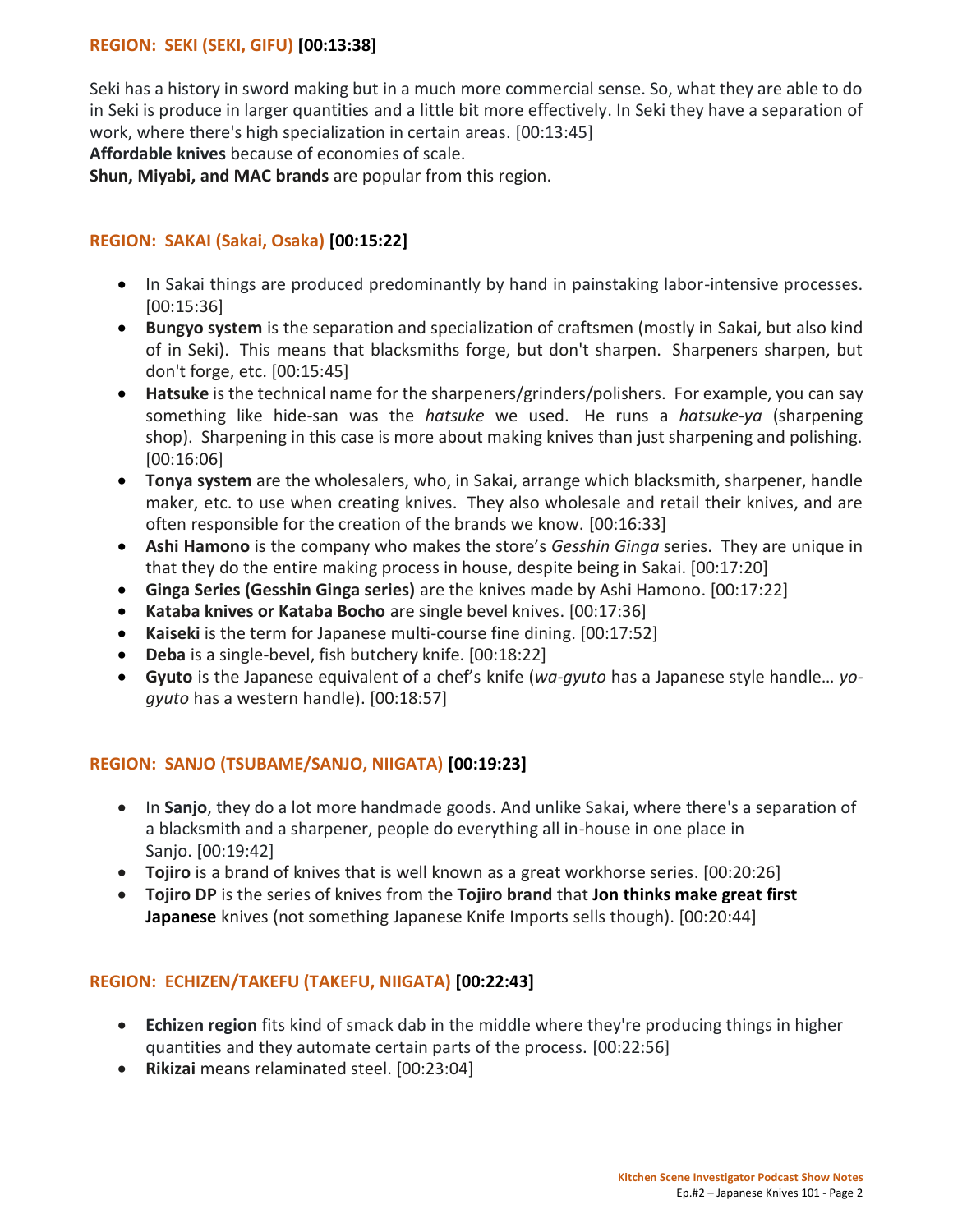## **REGION: TOSA-YAMADA (TOSA, KOCHI) [00:23:28]**

- **Tosa-Yamado** is an old knife-making region where they produced swords previously but have a predominant history in forestry tools, axes, hatchets, and outdoor knives. They produce things that are easy to use and relatively affordable. [00:23:44]
- **Kochi** is the name of the prefecture (State) and the main city in the area. The Tosa-Yamada area is in Kochi prefecture, just outside of Kochi city.
- "*My love of that region is all about food, by the way, because they have the most delicious stuff down there*." [00:24:09]
- **What Jon Loves to Eat in this region** "*There are many things I love down there to eat, but I'd probably say Katsuo no Shio Tataki (seared bonito). Its fucking great. They also have utsubo no tataki (seared moray eel)."*

# OTHER TOPICS + QUOTABLE QUOTES

# **ON WHAT TO CONSIDER WHEN YOU'RE READY TO BUY YOUR JAPANESE KNIFE [00:24:24]**

- **Shopping tips** and **top questions** to ask before you buy your knife. [00:24:41]
- **Gyuto knife** is the Japanese version of a chef's knife. [00:29:31]

## **STAINLESS STEEL VS. CARBON STEEL [00:29:59]**

- **Stainless steel versus carbon steel** and what distinguishes each style. [00:30:07]
- **Deciding factors** when choosing between carbon steel vs. stainless steel. [00:30:50]
- Why carbon steel knives are soo popular. [00:31:30]
- Importance of considering **your environment** when deciding on a knife. [00:32:50]
- **Patina** or discoloration. [00:30:59]
	- o **DEFINITION: Patina "**is a thin layer that forms on the surface of a metal over time (the blade). It is a type of corrosion that can make a knife basically rust-proof in the long term and will change the appearance of the blade. A patina can form naturally or be forced onto the metal." **(credit: [https://www.theknifehub.com/patina/\)](https://www.theknifehub.com/patina/)**
- **Bruniose** knife cut.
	- o **DEFINITION: Brunoise "**is a dice cut of 1/8th inch cubes. For brunoise cut, items are first cut in julienne, then cut crosswise. For fine brunoise, a  $1/16<sup>th</sup>$  inch cube, cut items first I fine julienne." (credit: The Culinary Institute of America*, The Professional Chef,*  Wiley 2011)*.*

## **THE \$100 - \$250 PRICE RANGE [00:35:22]**

- **What to look for in** the \$100 \$250 price range. [00:36:38]
- *Keep it simple…people in reality, they use two knives more than anything else. Big knife, small knife…. You don't need a bunch of stuff. You always add other stuff later on. But the reality is that most people will use in their kitchen a big knife and a small knife and the big knife gets used the most.* [00:36:54]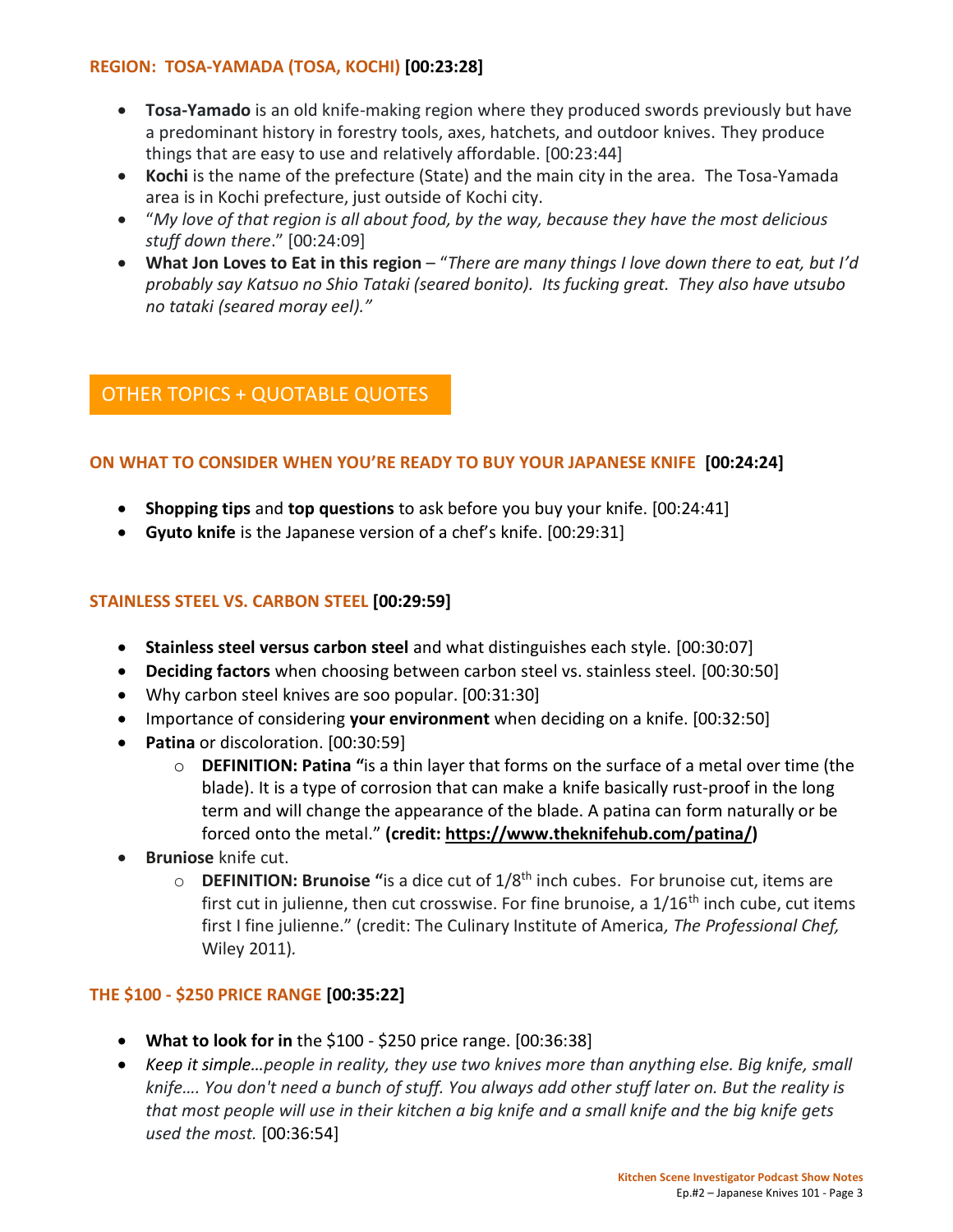## **THE \$100 - \$250 PRICE RANGE**

- **Gyuto or Wa Gyuto** if it has a Japanese style handle, is the most versatile shape that you can get. [00:37:25]
- **Sengiri** is a thin *julienne* knife cut and one base technique for cutting in Japan. [00:38:57]
- On choosing a **big knife** [00:37:58]
- On choosing a **small knife** [00:41:31]
- On the importance of **lightness and balance** [00:43:23]
- **Cross-sectional geometry** of a knife, or how it tapers towards the tip and its impact on sharpness. [00:45:20]
- **Mortise and Tenon construction** relates to how Japanese handles are made. The wood piece runs the entire length of the handle, but near the top, the wood becomes narrow and there is a ring of water buffalo horn around it. See here for more on mortise and tenon: [https://en.wikipedia.org/wiki/Mortise\\_and\\_tenon](https://en.wikipedia.org/wiki/Mortise_and_tenon) [00:48:03]

# **ON SHARPENING KNIVES, CUTTING BOARDS AND DAMAGES TO KNIVES [00:50:20]**

- *"As you get into more sophisticated, higher end knives, sharpening gets more and more important!"* [00:50:16]
- **Cutting boards** and Jon's top 4 choices
	- o **Hi-Soft** boards [00:50:34] **DEFINITION: Hi-Soft Board** are polyvinyl acetate cutting boards that are wonderful and extremely soft, but temperature sensitive.
	- o **End-grain** boards [00:51:11]
	- o **Rubber gum** boards [00:52:08]
	- o **Cross-grain** boards [00:52:30]
- **Sharpening stones** the essentials of whetstones (or *waterstones*) for sharpening knives. [00:52:41]
- **Top 5 things** in a sharpening set up. [00:53:15]
	- o **Coarse** stone [00:53:16]
	- o **Medium** stone [00:53:42]
	- o **Finishing** stone [00:54:15]
	- o **Stone holder** [00:56:01]
	- o **Stone flattener** [00:54:59]
		- **Diamond flattening** plates [00:55:45] **DEFINITION: Diamond flattening plates** are used to flatten sharpening stones, as flat stones are easier to maintain a consistent angle on when sharpening. Check out this video link from Japanese Knife Imports website [https://www.japaneseknifeimports.com/collections/sharpening](https://www.japaneseknifeimports.com/collections/sharpening-accessories/products/diamond-flattening-plate)[accessories/products/diamond-flattening-plate\)](https://www.japaneseknifeimports.com/collections/sharpening-accessories/products/diamond-flattening-plate)
- **Knife sharpening "how to" videos** [00:58:19]
- **3 Things that damage Japanes knives the most** [00:59:52]
- **Stages of damage** elastic deformation, plastic deformation, permanent damage. [1:00:26]
- **Yanagiba** is a type of single bevel knife used to slice boneless protein, most often raw fish, for things like sushi and sashimi. They are also used for skinning fish among other similar tasks. They are thin and long. The name translates to *willow leaf blade*, as the shape resembles a willow leaf. [1:01:16]